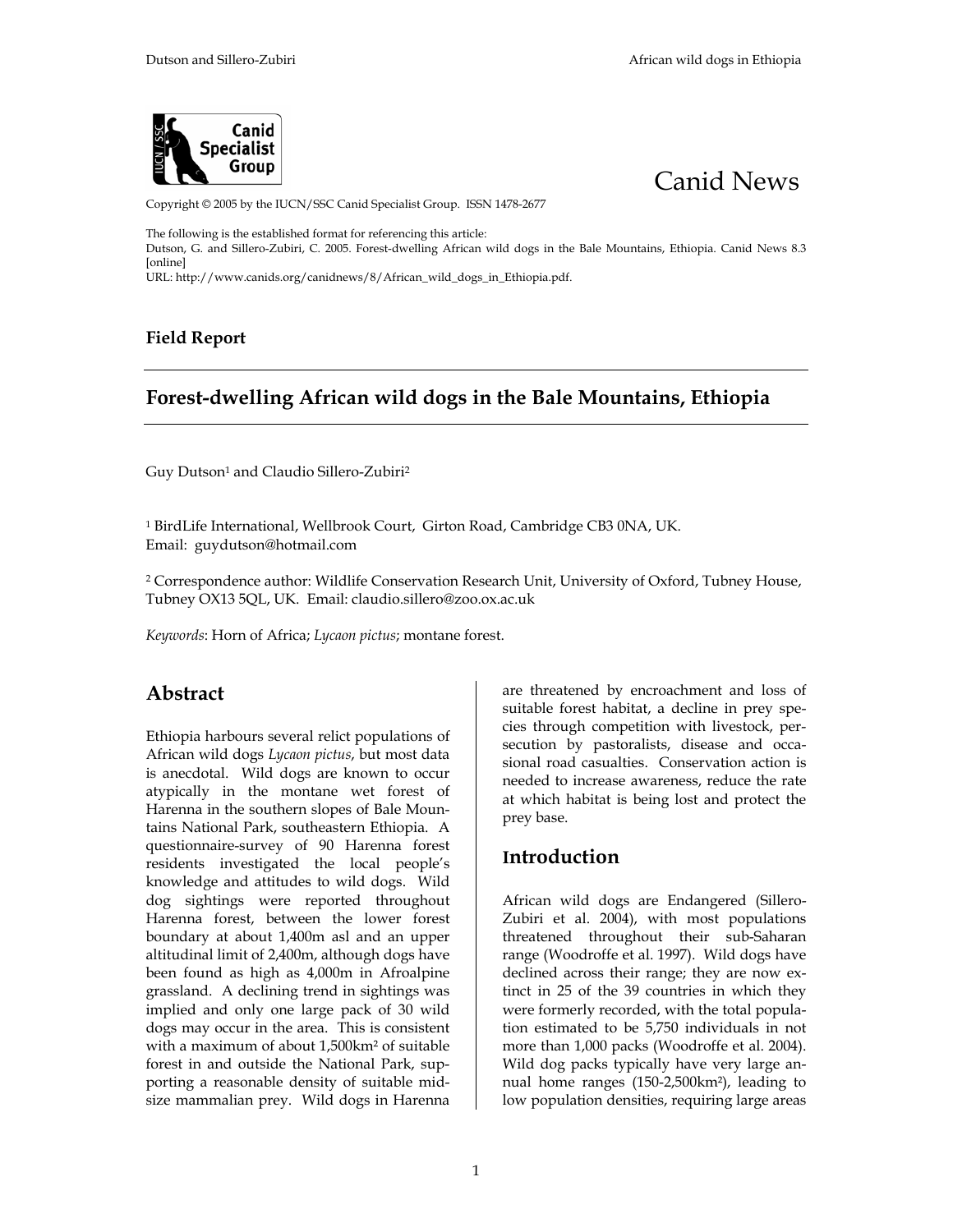of suitable habitat and are hence highly susceptible to local extirpation.

While Ethiopia harbours several relict dog populations (Malcolm and Sillero-Zubiri 2001), most data is anecdotal and surveys are needed to assess status and conservation outlook. Malcolm and Sillero-Zubiri (2001) reported wild dog presence in eight areas, with dogs possibly resident only in four protected areas (Bale Mountains, Mago, Omo and Gambella National Parks), and the south eastern lowlands. Wild dogs are fully protected in Ethiopia, but the only dog population with minimal protection is that in the Bale Mountains National Park (BMNP), where it inhabits montane wet forest in the Harenna forest (Figure 1). Wild dogs are known in Ethiopia as Takula (Amharic) and Yeyii (Orominia).



Figure 1. Group of wild dogs along the Rira-Delo Mena road in the Harenna Forest.

There are no other African wild dog populations known to be resident within wet forest, nor at such high altitude. Harenna forest comprises Afro-montane forest with rather broken canopy and numerous but small and wet clearings above 1,400m. It is the secondlargest wet forest in Ethiopia. Its boundaries are ill-defined but most of the forest is included within the Mena-Angetu National Forest Priority Area and BMNP. The forest is suffering from accelerating forest loss and degradation, especially along the southern boundary, including extensive forest-fires in 2000. Previous wild dog records in Harenna (Malcolm and Sillero-Zubiri 2001) include several sightings between 1,500-4,000m (Table 1).

The aim of this survey was to assess the conservation status of wild dogs in Harenna by gathering data on abundance, recent population trends, pack size, evidence of breeding and prey preference. We also collated information on wild dog-human interactions, including predation on domestic livestock, human settlements within the forest, local community attitudes to wild dogs, and any direct threats from humans.

| Date             | Location                    | $\boldsymbol{n}$ | <b>Remarks</b>  | Source       |
|------------------|-----------------------------|------------------|-----------------|--------------|
| August 1986      | Road, near Katcha, 1,900m   | $\mathbf{1}$     | Road kill       | <b>BMNP</b>  |
| April-May, 1987  | Katcha clearing, 2,400m     | 2                | Several records | <b>BMNP</b>  |
| January 1990     | 5km south of Katcha         | 1                | Dead            |              |
| January 1990     | Near Shisha River           | $\sim$ 20        |                 | <b>BMNP</b>  |
| <b>Iune 1995</b> | Sanetti Plateau, 4,050m     | 1                | Dead            | <b>BMNP</b>  |
| October 1996     | Harenna Forest, beside road | 3                |                 | J Hornbuckle |
| 1998             | Harenna Forest, beside road | pack             |                 | EWCP unpubl. |
| <b>Iune 1999</b> | South of Katcha, 1,975m     | 12               | Photograph      | G Dutson     |

Table 1. Past opportunistic sightings of wild dogs in Harenna.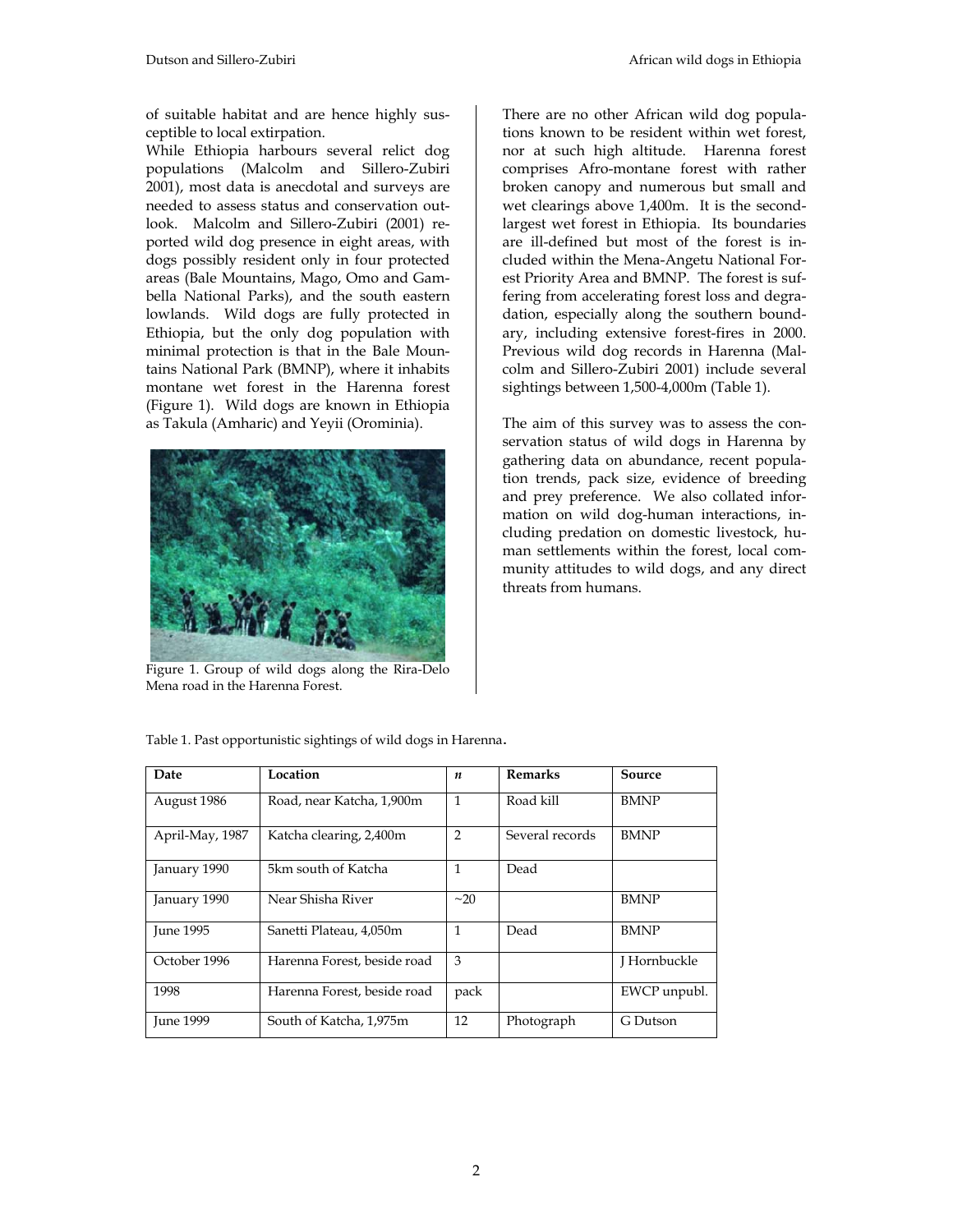# **Methods**

We used a questionnaire (adapted from the one used elsewhere by C. Sillero-Zubiri), open discussion and Participatory Rural Appraisal techniques to investigate local residents' knowledge of and attitudes to wild dogs. The survey targeted people resident in and around the forest, people visiting the forest and drivers using the Goba to Delo Mena road through the forest (Figure 2). The interviewers aimed to ask questions in an open, non-leading style and to encourage discussion and open conversation. However most respondents were reluctant to spend this length of time with the interviewers and preferred to give short direct responses. Respondents were most cooperative after a communal address and discussion with a parish gathering. People were then interviewed individually, away from other interviewees. A cross-section of ages were interviewed. Older men were more interested, forthcoming and knowledgeable, so there was a major interview bias towards these older men. Women were interviewed only in public markets and usually in the company of a female co-surveyor. The Goba–Delo Mena road is used regularly by a few small public transportation trucks and intermittently by a small number of other vehicles. All drivers encountered in Delo Mena were interviewed.



Figure 2. Map of Harenna Forest, with Park boundaries. Survey locations with number of wild dog observations and interviewees.

# **Results**

In total 90 residents (of which only seven were women) of 20 kebeles (parishes) were interviewed as well as eight regular bus drivers crossing Harenna. Wild dogs were reported throughout Harenna, from the lower forest boundary at about 1,400m up to 2,400m. To the north, the forest is bordered by the high mountains of the Sanetti Plateau, and dogs have been reported as high as 4,000m in Afroalpine grassland there (Table 1). Interviewees however, indicated that dogs very rarely reach this altitude, and only rarely visit the Katcha clearing at 2,400m. Rarely dogs were reported outside closed forest and at small forest clearings. To the south, there were very few wild dog records ranging outside the forest boundary, which runs west-east approximately along the road to Angetu from the Goba-Delo Mena road. The east and west extent of the forest range was not visited.

Wild dog numbers were believed to be declining by 25 interviewees and increasing by seven interviewees. Cross-checking questions suggested that wild dogs were in a general long-term decline, with the possible exception of the areas of North Shawe and Chiri. Most wild dog reports were during the dry season (especially December-March). This may probably be because people take their livestock, especially cattle, into the forest in search of shade and grass, and they may therefore be more likely to encounter wild dogs. Wild dogs sighting were reported every dry season from North Shawe and Chiri.

All eight Goba–Delo Mena drivers were familiar with wild dogs, seeing them up to ten times annually, with most drivers making the return journey twice a week. The drivers reported stable (3), increasing (1) or decreasing (2) numbers of wild dogs. Most wild dogs were seen between the Shawe and Shisha rivers, with occasional records above the Shawe river.

The number of wild dogs reported in each pack varied from one to over 40 (Figure 3). It is difficult to know how accurate these estimates are, and there was no obvious geographical or numerical trend to suggest more than one pack. Packs seen on the main Goba– Delo Mena road appeared to be smaller, but other members of the pack may have been off the road. There were repeated observations of a group of seven (three reports) and 11 (two reports). The two reports of 40 wild dogs were both from three years ago in Shawe. A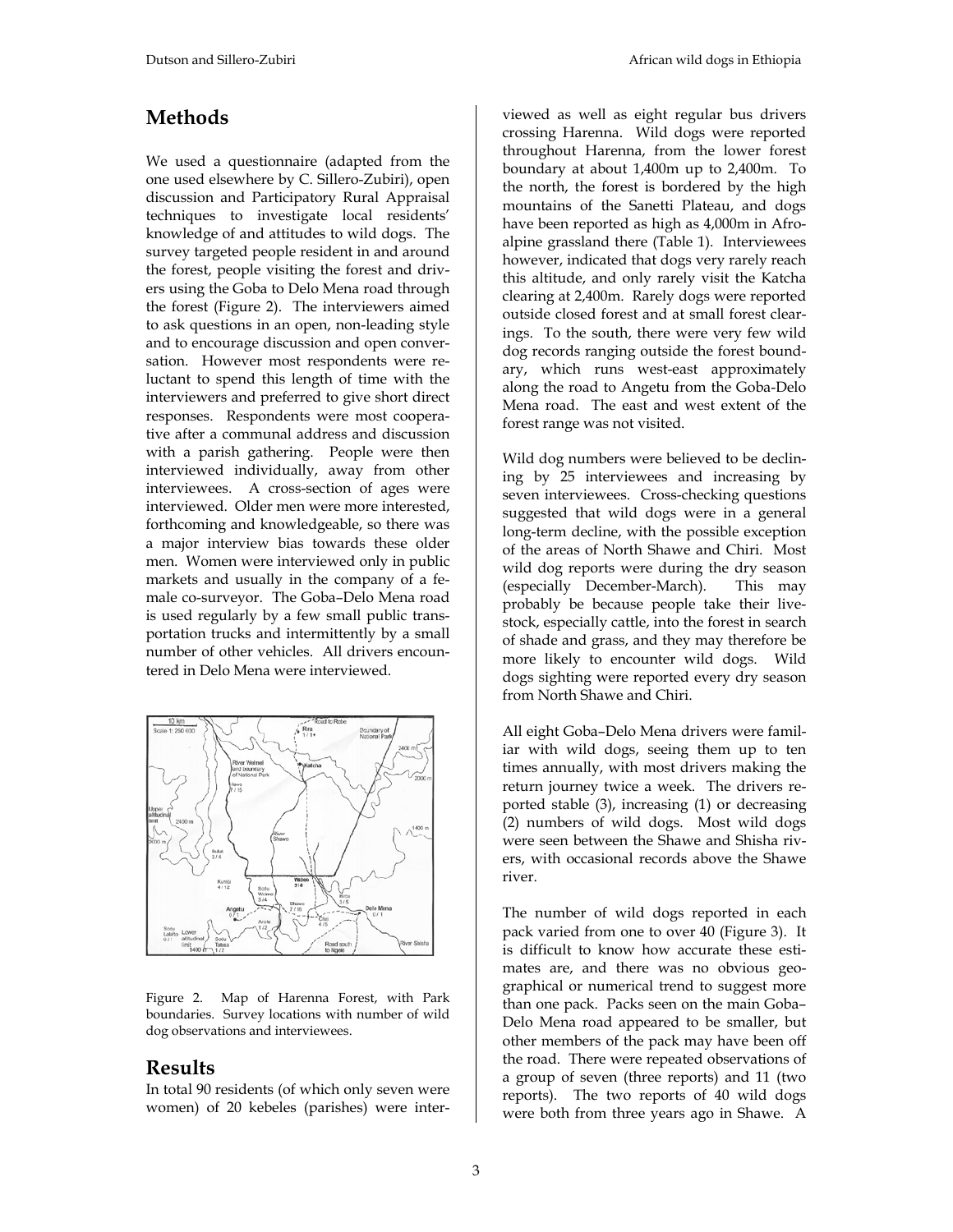pack of 30 had been seen as recently as one month previously in both Anole and Wabero. The most recent record was of a large pack seen one week previously near Shawe. One man reported that wild dogs breed at Hora Dhoke and Girrsa. Packs containing pups and juveniles were reported widely. There are some indications of two centres of pup sightings: the far west in Buluk and Kumbi, and the far east in Shawe, Chiri and Wabaro.

Most interviewees reported that wild dogs preyed on livestock and bushbuck *Tragelaphus scriptus*, with a few also reporting grey duiker *Sylvicapra grimmia*, greater kudu *T. strepsiceross,* bush-pig *Pomatochoerus larvatus* and warthog *Phacochoerus africanus*. There was a wide variation in the estimation of numbers of livestock killed by wild predators annually in each kebele, varying between seven and 500 cattle killed annually, with the highest estimates from Shawe kebele. Where specified, spotted hyaenas *Crocuta crocuta* were considered as the primary predator, with fewer animals lost to lions *Panthera leo*, wild dogs, golden jackals *Canis aureus* and leopards *P. pardus*. The highest estimate of losses to wild dogs was of eight cows and 17 goats in a year in Anole kebele. Most livestock were left to graze freely during the day and brought back to a fenced compound at night but they were actively guarded during the day if lions or wild dogs were known to be present. Many interviewees, especially bordering the forest, reported that predation by wild predators was less of a problem than crop destruction by warthog, giant forest hog *Hylochoerus meinertzhageni* and olive baboon *Papio anubis*.

At least two interviewees reported that wild dogs would attack people, although there were no first-hand reports of attacks on humans, other than a rabid wild dog in Kumbi kebele which bit one person, who later died. However, there was a similar report from the same area involving a golden jackal and the identity of this animal needs resolving. Rabid jackals were also reported from Kumbi, Melka Arba and Shawe, and there were reports of rabies in domestic dogs and livestock in nine kebeles. No other clearly identifiable diseases of domestic dogs or wild carnivores were reported.



Figure 3. Group sizes of wild dog observations reported by interviewees in the Harenna Forest main road (n=12) and away from the road (n=40).

There were no reports of people killing wild dogs. They were widely reported to be chased and scared away with sticks and stones by livestock shepherds. Very few interviewees reported any benefit arising from wild dogs, although several believed that they aided tourism to Ethiopia but that this did not benefit their kebele. A number believed that wild dogs chased lions and sometimes also spotted hyaenas away, protecting their livestock.

### **Discussion**

Based on local reports, wild dogs occur throughout Harenna forest, ranging north up to an altitude of 2,000m with occasional presence up to 2,400m, and south to the forest boundary, which runs along the Angetu road at about 1,400m. Their western boundary is ill-defined. It may be approximate to the western boundary of Angetu wareda and the north-south mountain ridge in Buluk and Hurufa, or it may extend west well in Adaba-Dodola wareda. The eastern boundary is unknown but is assumed to follow the forest boundary. The maximum extent of suitable forest habitat within this area is about 1,500km², plus another 500 km² if the area extends west into Adaba-Dodola. Wild dogs may occur at low population densities in Harenna because of the atypical habitat, relatively low numbers of wild prey species, and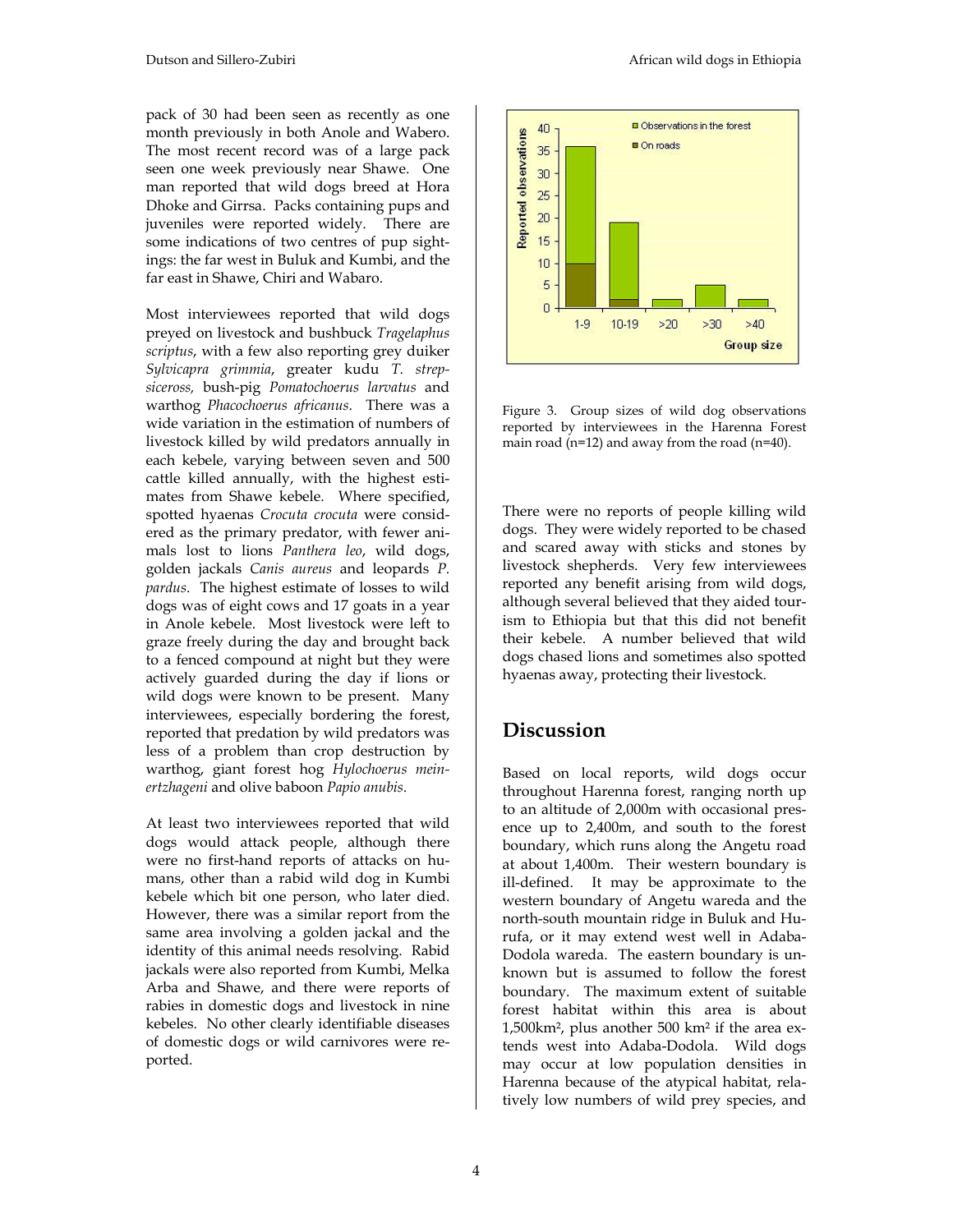the abundance of competitors such as lions and spotted hyaenas.

Wild dogs were reported infrequently from most villages. They were reported to be most common in the uninhabited forests north and north-east of Shawe and Chiri. Drivers reported them frequently from the main road between the Shawe and Shisa rivers. As there appears to be a single, albeit large and illdefined, core range, it is suggested that there is only a single pack of wild dogs in Harenna. If there are other packs, these are likely to occur to the west in Adaba-Dodola and to the east in the unsurveyed forests north-east of Chiri. There have been occasional records of wild dogs from savanna habitats far to the South-East, toward the Kenyan border. This region is very poorly known but may support a resident dog population (Malcolm and Sillero-Zubiri (2001). Although their ranges may be contiguous, this survey received no reports of wild dogs from the dry forests and savannahs south and east of Harenna.

These wild dogs should be treated as a high conservation priority because they may be one of the last remaining packs in Ethiopia, because of their atypical habitat, and because they could be used as conservation flagship for the Harenna Forest. More information is needed on their population trends and threats and more resources are needed for the conservation of the Harenna Forest, which is under increasing pressure from pastoralists and immigrant agriculturists. Its conservation needs must be advocated to the relevant government bodies and to its residents.

# **Acknowledgements**

We thank our fieldwork colleagues Zegeye Kibrit, Getahun Desalign, Umar Abdul Kadir and Berhanu Bekele for undertaking the surveys. The survey was supported by the Born Free Foundation, WWF-DGIS Harenna Forest Project, Licaone Fund and World Society for the Protection of Animals. We thank Ethiopian Wildlife Conservation Organisation, Bale Mountains National Park, Regional State of Oromiya's Agricultural Development Bureau, and local authorities that assisted with planning, permission and logistics. Stuart Williams, Karen Laurenson, Eve Pleydell and staff of the Ethiopian Wolf Conservation Programme helped with transport and fieldwork. Gregory Rasmussen kindly commented on the manuscript.

# **References**

Dutson, G. 2001. Survey of African wild dogs in Harenna Forest, Ethiopia. Unpublished report: EWCP, Ethiopia.

Malcolm, J.R and Sillero-Zubiri, C. 2001. Recent records of African wild dogs (*Lycaon pictus*) from Ethiopia. *Canid News 4.2*. http://www.canids.org/canidnews/4/wild\_ dogs\_in\_ethiopia.pdf

Sillero-Zubiri, C., Hoffmann, M. and Macdonald, D.W., eds. 2004. *Canids: foxes, wolves, jackals and dogs. Status survey and conservation action plan*. IUCN/SSC Canid Specialist Group. Gland, Switzerland and Cambridge, UK. http://www.canids.org/cap/index.htm

Woodroffe, R., Ginsberg, J.R. and Macdonald, D.W. 1997. *The African wild dg. Status survey and conservation action plan.* IUCN/SSC Canid Specialist Group. Gland, Switzerland and Cambridge, UK.

http://www.canids.org/PUBLICAT/AWDA CTPL/wldogtoc.htm

Woodroffe, R., McNutt, J.W., and Mills, M.G.L. 2004. African wild dog (*Lycaon pictus*). in *Foxes, wolves, jackals and dogs: status survey and conservation action plan. 2nd edition* (eds C. Sillero-Zubiri & D.W. Macdonald), pp. 174- 183. Gland, Switzerland and Cambridge, UK. http://www.canids.org/species/African\_wil d\_dog.pdf

Yalden, D.W., Largen, M.J. and Kock, D. 1980. Catalogue of the mammals of Ethiopia: 4. Carnivora. *Monitore Zoologico Italiano (Supplement n.s.)* 13:169-272.

Yalden, D.W., Largen, M.J., Kock, D. and Hillman, J.C. 1996. Catalogue of the mammals of Ethiopia and Eritrea: 7. Revised checklist, zoogeography and conservation. *Tropical Zoology* 9:73-164.